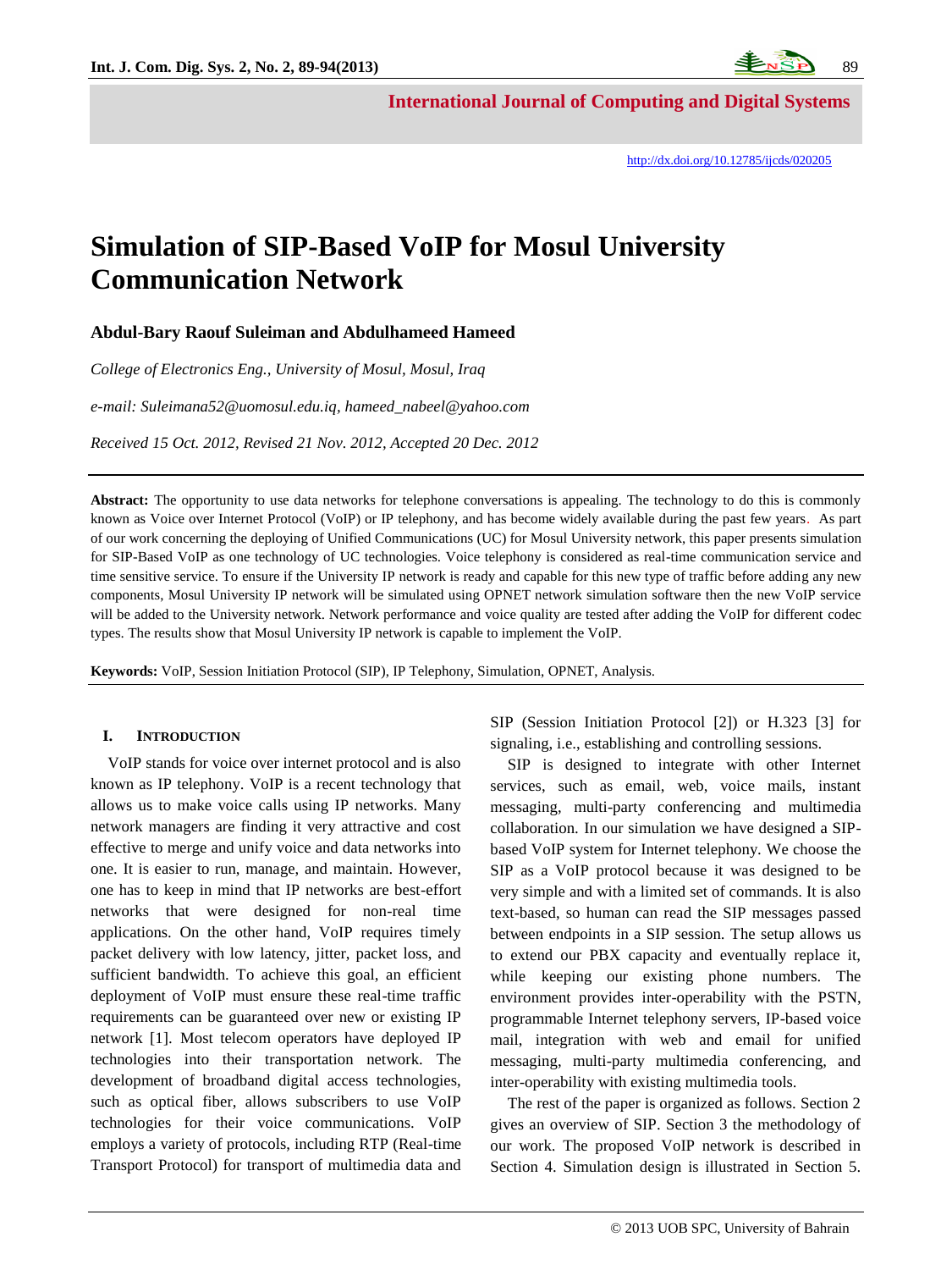We analyze some voice test factors in Section 6. Finally, conclusion is discussed in Section 7.

## **II. OVERVIEW OF SIP**

SIP stands for Session Initiation Protocol. SIP is an IETF (Internet Engineering Task Force) signaling protocol for session management for text and multimedia exchanges, like VoIP, instant messaging, video, on-line games and other services. SIP is designed for real-time transmission, uses fewer resources and is considerably less complex than H.323, the signaling protocol defined by the ITU for establishing voice and video conference calls across the internet.

SIP is a signaling protocol, which means that it is not actually responsible for transmitting the voice data, rather its purpose is to initiate (hence the name), coordinate and tear down a communication session between two endpoints - peers. Compared to a traditional telephone, the ringing of a phone, the busy tone and the ending of a call are all functions the SIP protocol is responsible for.

SIP has the ability to redirect calls through User Datagram Protocol (UDP) and Transmission Control Protocol (TCP); however, other VoIP protocols are not capable of supporting TCP and only support UDP. It has various features for example it allows media to be added or removed during the sessions and it also permits multicast conferences in the existing sessions [4].

SIP uses a Universal Resource Locator (URI) [5] to identify a logical destination, not an IP address. The address could be a nickname, an email address (e.g., sip:user1@uom.edu), or a telephone number. In addition to setting up a phone call, SIP can notify users of events, such as "I am online," "a person entered the room," or "email has arrived." SIP can also be used to send instant text messages.

SIP has two components: User Agents (UA) and SIP servers. User Agents are endpoints of SIP system, typically an IP Phone or IP Softphone. User agents could be either an agent client or an agent server. A user agent client initiates by sending a SIP request. A user agent server can accept, terminate or redirect the request as responses to this SIP request. There are three types of SIP servers include SIP proxy servers, SIP registrar servers, and SIP redirect servers. A SIP server functions as a server that handles these requests, e.g. requests transferring, security, authentication, and call routing.

Another interesting aspect of SIP is its ability to connect IP networks to the PSTN or other IP networks. Carriers are offering SIP trunking packages to enable an

enterprise to connect by means of a session border controller (SBC) device to the PSTN or to another IP network.

## **III. METHODOLOGY**

Currently Mosul University IP communication network provides the Internet service for university staff. To enhance the communication between staff in the campus, additional services can be added such as voice over IP (VoIP). We have simulating a real campus network to analyze and measure network capability of implementing VoIP service at Mosul University IP local area network. Fig. 1 shows the framework of the VoIP service in campus environment. There are four steps development process such as: 1) planning and research; 2) development; 3) simulation and 4) testing.



Figure 1. Framework of VoIP service in Campus Environment.

## **IV. PROPOSED VOIP NETWORK FOR MOSUL CAMPUS ENVIRONMENT**

The University of Mosul has implemented a traditional analog telephone system (Panasonic phone system) in the campus environment. The supported service is only calls between instructors in the campus. Now fast growing technological developments including multimedia communications requires fast paced and integrated services.

The Internet protocol provides a healthy environment for integrated services combing voice, video and data services. There are two facilities motivate us for deploying the VoIP in the campus such as: 1) the University has fiber optic backbone cables covering the campus; 2) Switches (Cisco Switch 2950) distributed in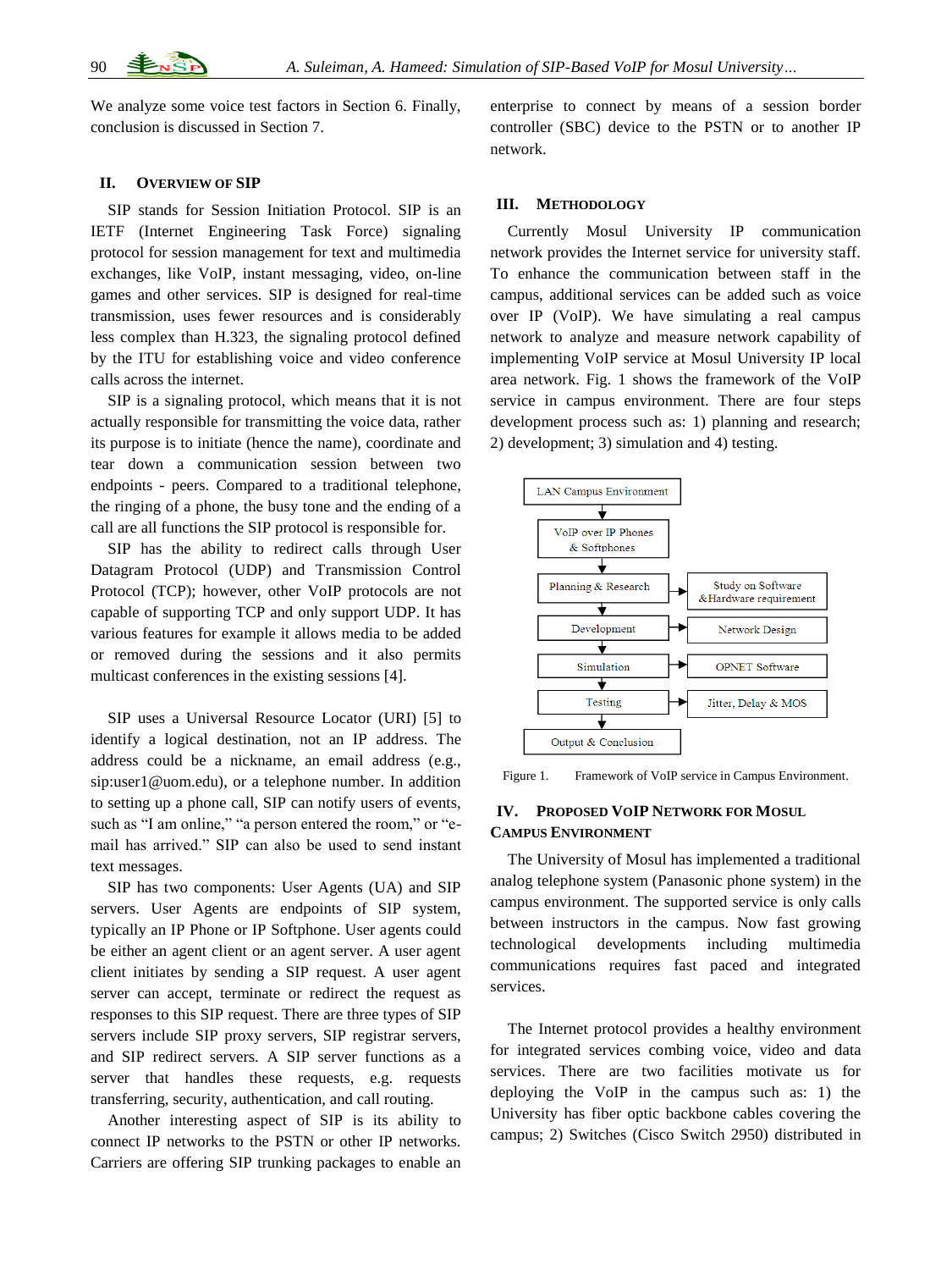the campus support the VLAN technique and QoS which can improve the voice quality in the future.

Fig. 2 shows the proposed VoIP architecture for Mosul University Campus environment which consists of the following components:

#### *A. User Agents (UA)*

SIP user agents allow users to interact with the system over an IP connection. They can be either hardware (IP Phone) or software braced (IP Softphone).

## *B. SIP Server*

SIP proxy is the redirect and registration server enabling the UAs to communicate with others.

#### *C. SIP/TDM Gateway*

Panasonic PBX (KX-TDE600) has virtual SIP/TDM Gateway card (V-SIPGW16) for connecting the PBX to the campus LAN.



Figure 2. VoIP Architecture for Campus Environment.

## **V. SIMULATION**

Mosul University IP-based network which covers most of its departments and colleges has been implemented in a star topology. Fiber optic cables are distributed around the campus of the university connecting university buildings. By using Google Earth software, Mosul University campus picture is captured and used as background for our simulation as shown in Fig. 3.

All University buildings are connected by fiber optic cables in a star topology with the core switch (Cisco Switch 6509) as of the real network.



Figure 3. The whole network.

OPNET modeler 14.0 [6] is used as simulation software for the university campus network. In the whole network, every node represents a building having unique VLAN and subnet. Within each subnet, there is Cisco switch (Cisco 2950) as a main building switch, number of branch switches, hosts (PCs) and links (100 BASE-T).

The type of service provided to the subnet should be set-up within the simulation configuration by using the Application Definition and Profile Definition shown in Fig. 3. In the application configuration the VoIP service is supported. Some main factors must be specified such as codec type, compression/decompression delay and the signaling VoIP protocol. A codec is software that converts audio signals into digital frames and vice versa. Codecs are characterized with different sampling rates and resolutions. Different codecs employ different compression methods, using different bandwidth and computational requirements.

The common codec types used in VoIP networks are G.711, G729 and G.723, table I presents the bit rate and compression delay for each codec type.

TABLE I. CODEC FACTOERS

| <b>Codec Type</b> | <b>Bit Rate</b><br>(kbps) | <b>Compression</b><br>Delay (ms) |
|-------------------|---------------------------|----------------------------------|
| G.711             | 64                        | 0.75                             |
| G.729             |                           | 10                               |
| G.723             | 53                        | 30                               |

To choose the best codec for our network, three VoIP scenarios are simulated with different codec types. In each scenario, voice factors such as codec type and compression delay must be entered in the voice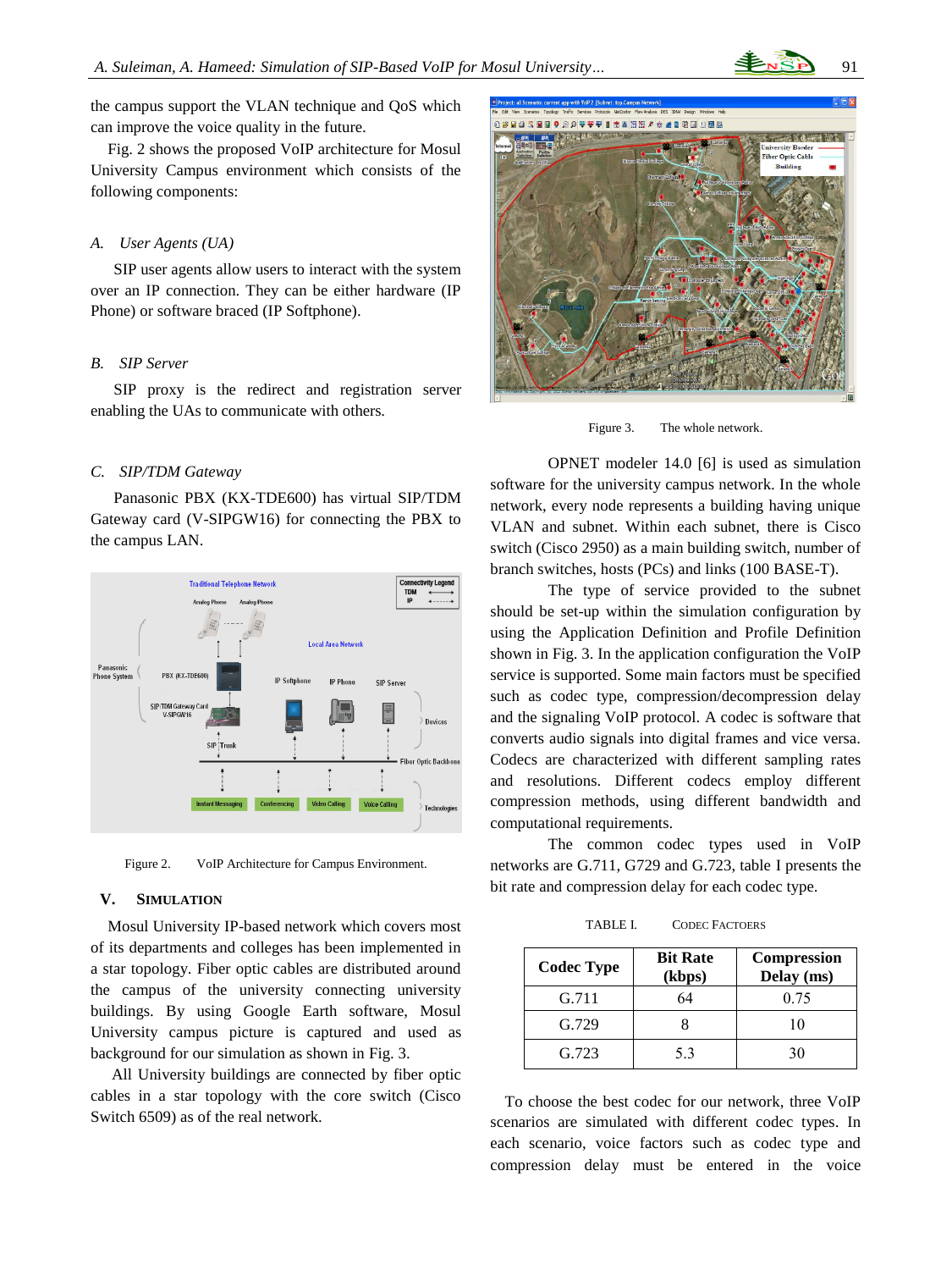application table. Fig. 4 shows the voice application factors for the G.711 scenario.

| <b>★ (Voice) Table</b>          |                   |
|---------------------------------|-------------------|
| Attribute                       | Value             |
| Silence Length (seconds)        | default           |
| Talk Spurt Length (seconds)     | default           |
| Symbolic Destination Name       | Voice Destination |
| Encoder Scheme                  | G. 711            |
| Voice Frames per Packet         |                   |
| Type of Service                 | Best Effort (0)   |
| <b>RSVP Parameters</b>          | None              |
| Traffic Mix [%]                 | All Discrete      |
| Signaling                       | SIP               |
| Compression Delay (seconds)     | 0.00075           |
| Decompression Delay (seconds)   | 0.00075           |
| <b>Conversation Environment</b> | f1                |
|                                 |                   |
| Details.<br>Promote             | OΚ<br>Cancel      |

Figure 4. Voice application factors.

To test the network performance with the VoIP service, VoIP traffic will be added to the current network traffic. Then the VoIP traffic should be increased concurrently in the simulation to test the network performance. To generate VoIP traffic, IP Phones added to the university subnets in addition to the current connected PCs which are used for Internet browsing and FTP download. Fig. 5 shows one of university subnets after adding the IP Phones.



Figure 5. Chemistry dept. subnet.

SIP server must be added as a proxy server for supporting the SIP signaling; in our simulation we choose

the computer center building where to place the SIP server. Fig. 6 shows the computer center LAN layout.



Figure 6. Computer center subnet.

After providing the IP Phones to all university buildings and defining the VoIP service, now the network is ready for running the simulation.

## **VI. RESULTS AND DISCUSSION**

After completing the VoIP network, simulation statistics must be specified before running the simulation. One of the useful statistics is the number of active SIP calls. In our simulation we need to increase the number of simultaneous SIP calls to test the network performance, as shown in Fig. 7 the number of SIP calls increases with simulation time. The duration for each call is set to 30 sec.



Figure 7. Active SIP calls.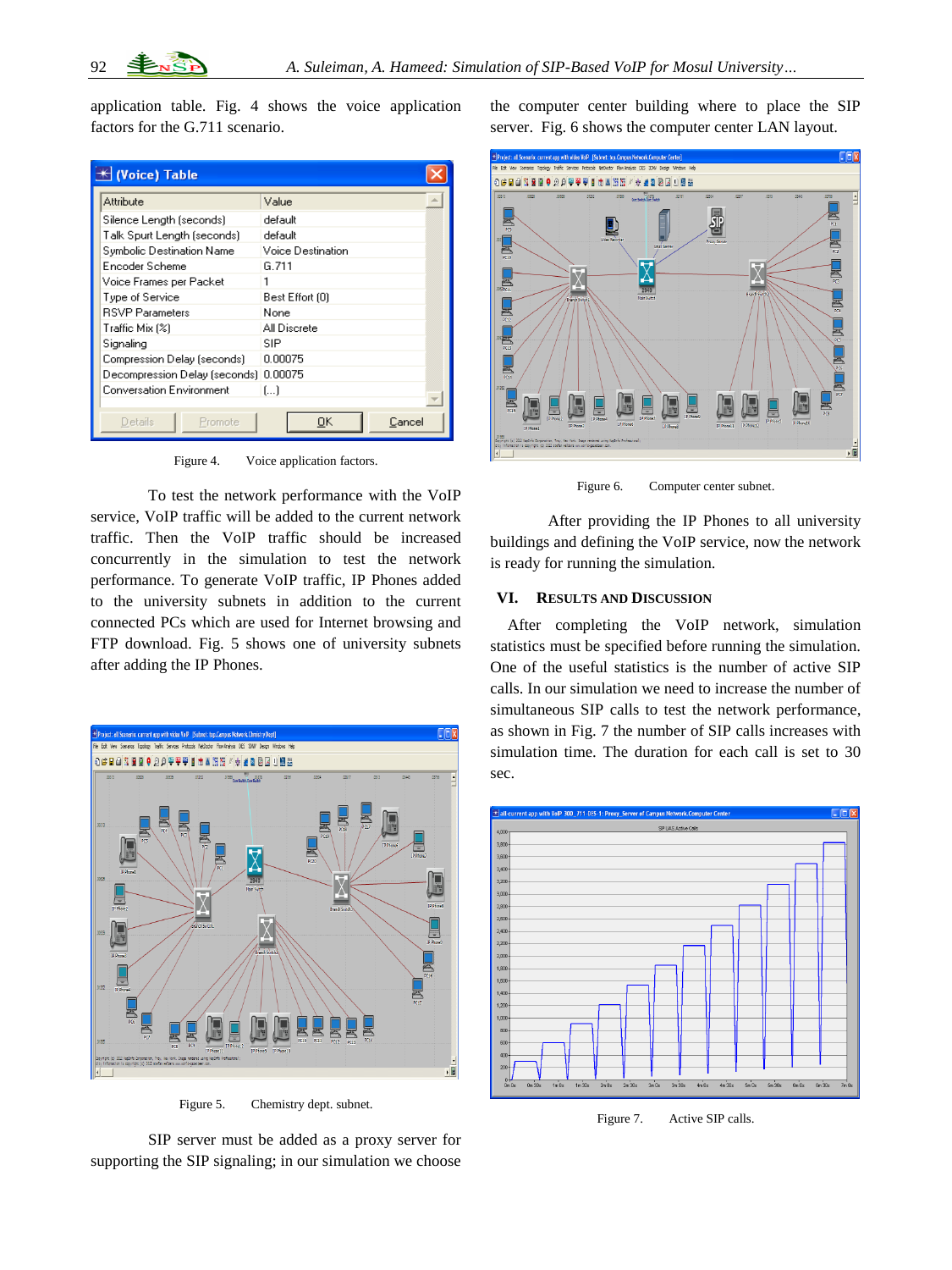The performance analysis will focus on delay, voice quality, bandwidth and Jitter over campus LAN. The simulation results are presented as follows:

## *A. Voice Delay*

Delay is the amount of time it takes a packet to get from one end of the network to the other. Unlike many data applications, voice cannot tolerate high levels of latency or delay. Toll-quality voice requires that sounds take 100 ms or less to travel from the speaker's lips to the receiver's ear. Delays exceeding 150 ms can start to irritate callers. When delays approach 500 ms, voice communication becomes impossible without reverting to the old practice of saying "over" to signal the end of a transmission [7]. As shown in Fig. 8 the max voice end to end delay is 120 milliseconds for G.723 codec type. The min delay is 22 milliseconds for G.711 codec. 120 milliseconds voice delay is accepted value in ITU standard as shown in table II [8].



Figure 8. Voice End-to-End Delay Comparison.

| TABLE II. | <b>ITU STANDARD RECOMMENDATION FOR DELAY.</b> |  |
|-----------|-----------------------------------------------|--|
|           |                                               |  |

| Range in<br><b>Milliseconds</b> | <b>Description</b>                                                                                                                                                     |  |  |
|---------------------------------|------------------------------------------------------------------------------------------------------------------------------------------------------------------------|--|--|
| $0 - 150$                       | Acceptable for most user applications.                                                                                                                                 |  |  |
| $150 - 400$                     | provided<br>Acceptable<br>that<br>administrators are aware of the<br>transmission time and its impact on the<br>transmission<br>quality<br>of<br>user<br>applications. |  |  |
| Above 400                       | Unacceptable for general network<br>planning purposes.                                                                                                                 |  |  |

#### *B. Voice Quality*

In the VoIP, voice quality is measured by the Mean Opinion Score (MOS), which is a number between 1 and 5 used to quantitatively express the subjective quality of speech in communications systems, especially digital networks that carry VoIP traffic. Anything above a 4.0 is considered toll grade (see table III) [9].

TABLE III. MOS RATING MEASUREMENT

| MО<br>S | <b>QUALITY</b> | <b>IMPAIRMENT</b>            |
|---------|----------------|------------------------------|
|         | Excellent      | Imperceptible                |
|         | Good           | Perceptible but not annoying |
| 3       | Fair           | Slightly annoying            |
|         | Poor           | Annoying                     |
|         | Bad            | Very Annoying                |

Fig. 9 shows the MOS factor of our network for three codic types. We notice that the MOS factor for G.711 is greater than 4.0 which indicates good voice quality for our proposed service.



Figure 9. MOS factor.

#### *C. Jitter (Delay Variation)*

Another network quality issue to examine is jitter. Each packet of voice information takes a different amount of time to go from one end of the network to the other. This variation is called "jitter". Jitter is vital in voice communication because if transmission delay varies too widely during a VoIP conversation, the quality of voice will be degraded [10]. For successful VoIP implementation, the jitter value should not exceed (20– 50) milliseconds. Fig. 10 shows the Jitter value for our proposed VoIP system.